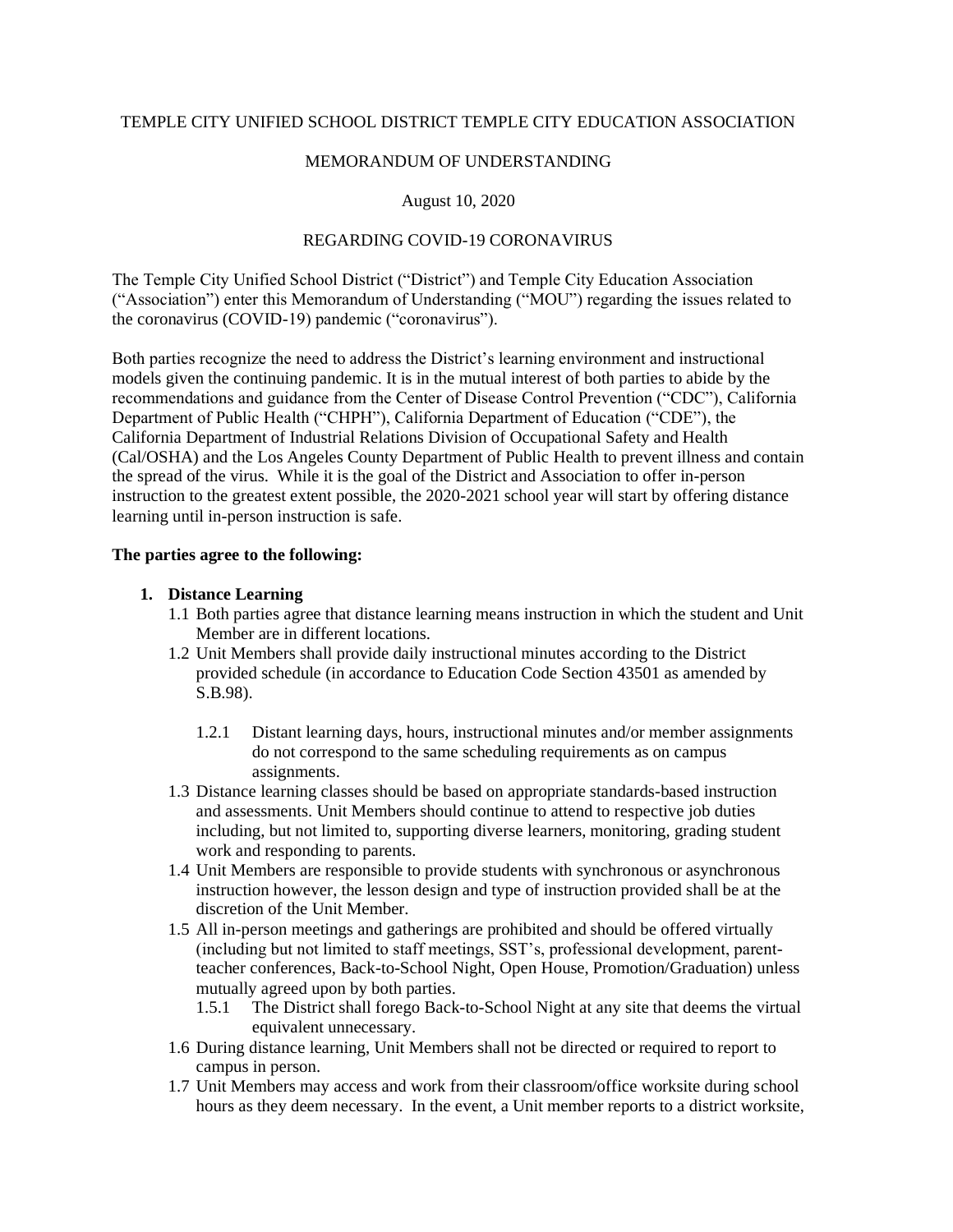he/she shall be responsible for following state, county and local public health recommendations..

- 1.7.1 Follow these coronavirus office safety tips to help stop the virus from spreading at work.
	- Stay at home when you are sick, except to seek medical care. Contact Associate Superintendent, Monica Makiewicz, for any questions regarding COVID-19 related leaves and/or return to work protocol.
	- Maintain social distancing of at least 6-feet from other people (about 2 arms' length). Do not share workspace and congregate in areas that limit social distancing such as lunch rooms, workrooms, or faculty lounges. Unit member will wipe down equipment after use. District will provide disinfectant.
	- When in public, wear a face mask that covers the nose and mouth.
		- o Exceptions:
			- Employees who are working alone in their classrooms/offices.
			- **Employees who are working alone and/or outside (i.e. Grounds,** Facilities and Operations, Custodial, etc.).
	- Avoid handshaking.
	- Cover your cough and/or sneeze with a tissue, then throw the tissue in the trash and wash hands.
	- Suspend or limit travel, and follow all CDC travel guidelines.
	- Do not touch your eyes, nose, and mouth.
	- Clean and disinfect frequently touched objects and surfaces.
- Wash your hands often with soap and water for at least 20 seconds.

# **2. Special Education, Specialists, and Counselors**

- 2.1 Special Education teachers will have a virtual classroom aide solely for the purpose of facilitating distance learning.
- 2.2 The parties agree to meet at the request of either party to address implementing guidance from the CDE and/or Federal Department of Education in order to provide equitable and appropriate education for students with special needs. Special education teachers will work collaboratively with core content teachers via a virtual platform to adapt lessons to meet the needs of students in a digital learning environment and ensure that lessons and activities are appropriate, as documented in the student's IEP.
	- 2.2.1 All special Education meetings (including but not limited to 504's, IEP's and SST's) shall be held virtually.
- 2.3 The District shall provide extra academic and technology supports to Unit Members that are designed to address the needs of pupils who require special services.
- 2.4 Students with mild to moderate disabilities will be provided continuity of learning through a variety of distance learning resources, as appropriate. This enables all students access to the same learning opportunities.
- 2.5 Related Service Providers (Adaptive PE, OT, Orientation and Mobility, VI, etc.), will prepare appropriate distance learning activities that can be performed at home.
- 2.6 Distance Learning: Unit members, who are special education teachers, shall provide daily live interaction with students and their peers for purposes of instruction, progress monitoring, and maintaining school connectedness. This interaction may take the form of internet or telephonic communication, or by other means permissible under public health orders. If daily live interaction is not feasible as part of regular instruction, the governing board or body of the local educational agency shall develop, with parent and stakeholder input, an alternative plan for frequent live interaction that provides a comparable level of service and school connectedness (EC43503(b)).
- 2.7 Distance Learning Plans for students in special education must include special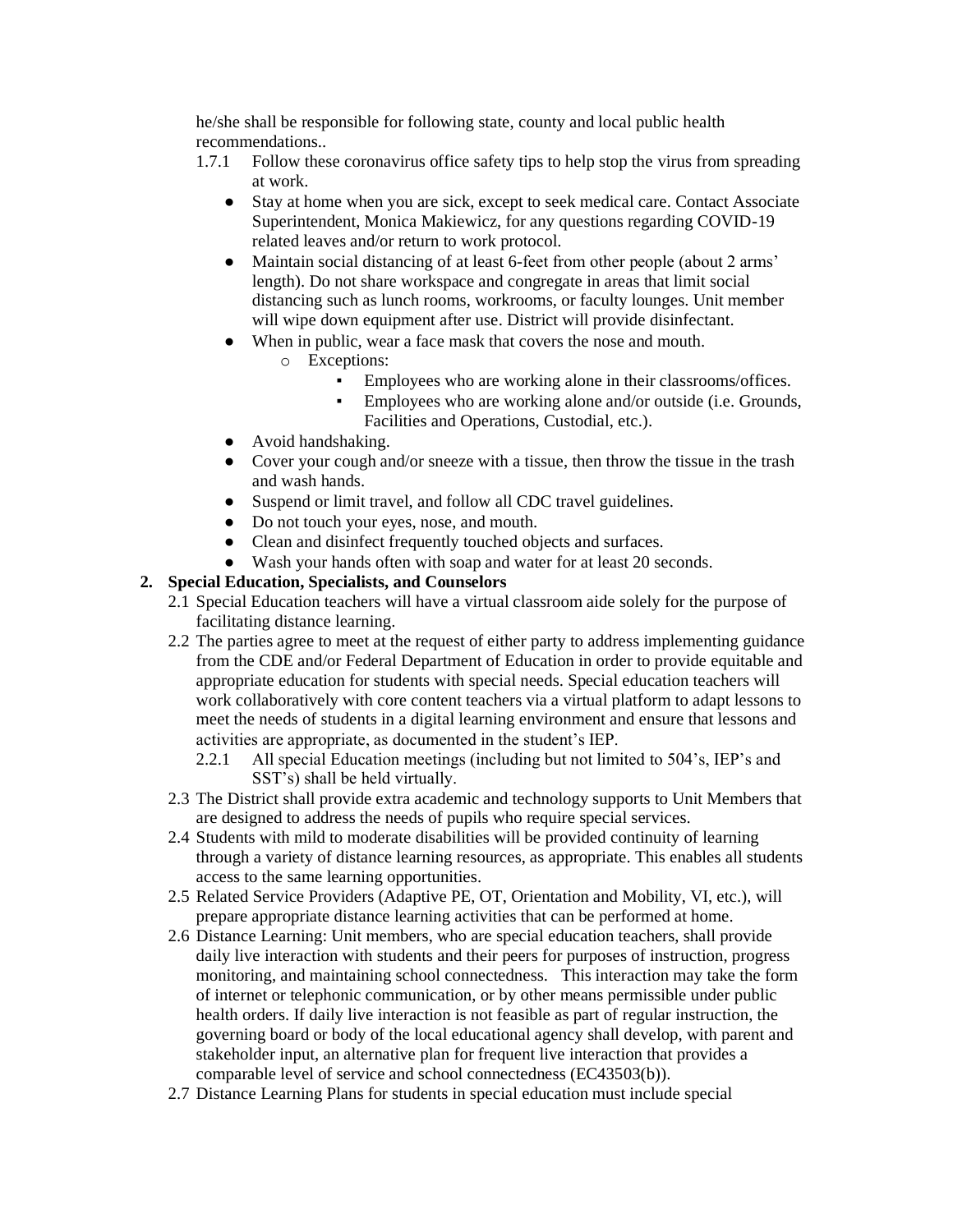education, related services, and any other services in a student's IEP with accommodations necessary to ensure that the IEP can be executed through distance learning (SB 98/EC 43503(b)). Unit members who are related service providers (e.g., speech and language specialists, occupational therapists, Vision Teachers, APE Teachers, etc.), shall implement the services as specified in each student's IEP. If the service delivery written in the IEP is not feasible, the Unit Member shall notify the appropriate administrator to develop an "Emergency Individualized Distance Learning Plan (EC 46392)".

- 2.8 Special Education Unit Members shall conduct special education initial and triennial assessments in person, one-on-one, with students as required by law. This assumes that the County Public Health Department approves the District's/SELPA's safety plan allowing students to be present on campus individually. TCEA demands to bargain a detailed MOU upon the approval of the District's/SELPA safety plan.
- 2.9 Unit members shall not be required to schedule or hold IEP team meetings for the sole purpose of addressing Distance Learning or Hybrid models, however, an IEP team meeting shall be held within 30-days of the District's receipt of a request for an IEP team Initial, annual, addendum, amendment, and triennial IEPs shall be scheduled and held as normal. Case managers will be required to provide customized Distance Learning Plans for each student on their caseload. The District shall provide each Unit Member a template for this purpose that would only need to have blank fields completed and sent to parents. TCEA demands to bargain a detailed MOU upon the approval of the District's/SELPA safety plan.
- 2.10 School Psychologists may provide appointments for students for social emotional and/or behavioral needs as deemed necessary by the psychologists, as well as communicate with families to provide support. Any appointments scheduled may be conducted by telephone or virtual tools.
- 2.11 Speech and Language Pathologist may provide individual and/or group virtual lessons. These lessons may be conducted via email, by telephone, or other virtual tools, as appropriate.
- 2.12 Counselors may provide virtual or telephone appointments to students for academic counseling, monitoring, and guidance. These appointments or conversations may be conducted via email, telephone, or other virtual tools, as appropriate.

# **3. Physical Education**

3.1 Physical Education minutes are waived by the state however, PE teachers will be required to provide a combination of synchronous and asynchronous instruction as described in grade level schedules as well as provide a student grade.

# **4. Technology/Materials**

- 4.1 The District shall ensure equitable access to education for all students by providing them with technological devices and access to connectivity.
	- 4.1.1 District/Site Administrators are responsible for distributing needed books, printed materials and supplies to students throughout the year, as needed.
- 4.2 The District shall provide all Unit Members the necessary equipment and supplies needed to provide distance learning, including laptops and other items normally provided during in-person learning.
	- 4.2.1 Unit members shall not be liable for damage to District equipment due to reasonable use for work.
- 4.3 The District and Association agree that the use of specific online software and/or applications will be used for instruction and/or communication. The District will provide the appropriate hardware/software (including but not limited to Canvas, SeeSaw, Zoom, Big Blue Button, Google Classroom, Kami, Nearpod, Flocabulary, i-Ready, etc.)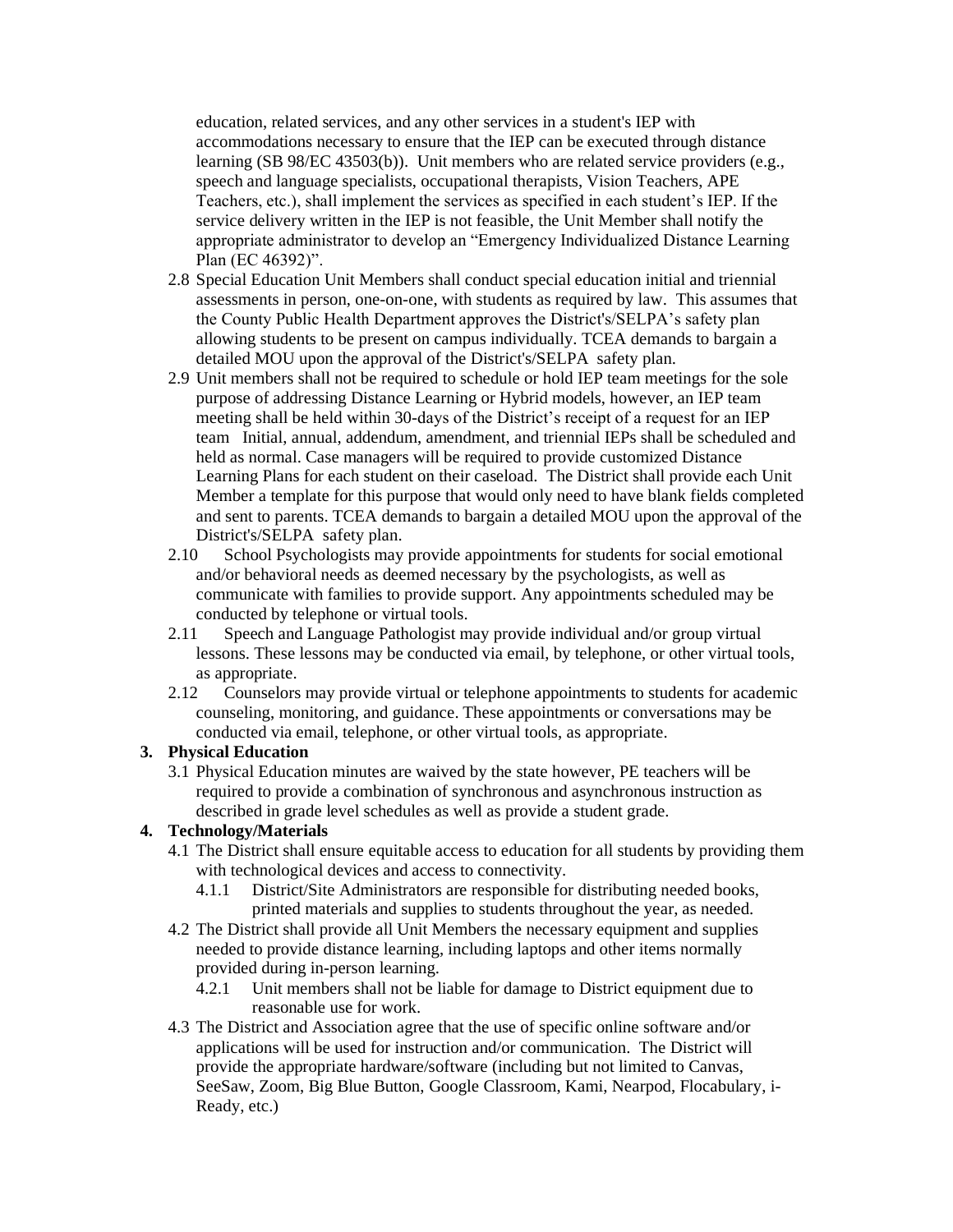- 4.4 If unit members do not have home internet strong enough to engage with students, the District will pay for home internet that is strong enough. Teachers of TK, K, and 1st grade students will have devices that are identical or similar to their students devices.
- 4.5 District shall require students/parents to sign a waiver ensuring they are aware that the recording of live/synchronous or virtual prerecorded instruction is unlawful and requires the consent of the Unit Member.

# **5. Training/Support**

- 5.1 After the start of school, Unit members are to receive virtual professional development on the use of all new technology.
- 5.2 Additional trainings required by the district shall be compensated using the noninstructional hourly rate.
- 5.3 The district shall provide Unit Members access to District provided technical support via virtual tools. This may include access to technical support personnel, helplines, and other technical support from District vendors and/or staff, as well as help on distance learning platforms and instructional materials.
- 5.4 Prior to school starting, the district shall provide parents (and students) with training on Canvas and access information to a help desk for questions on the use of district devices and programs.
	- 5.4.1 The helpdesk should be available as long as there are distant learners.

# **6. Evaluations**

- 6.1 The evaluation process including self-assessment, goals and scheduled observations and evaluations will cease for permanent certified staff members until in-person instruction resumes, unless a Unit Member requests an observation or evaluation.
- 6.2 Probationary, temporary, and provisional staff shall still receive formal observations and reviews.

# **7. Pay/Benefits**

- 7.1 While working under the distance learning model, Unit members shall continue to receive their full compensation and benefits.
- 7.2 In-person adjunct duties shall be cancelled unless such duties are deemed essential and can be performed in a virtual setting.
- 7.3 Paid extracurricular duties (Article XV, Section 5) and stipends of Unit Members shall be paid under the collective bargaining agreement, Appendix E-2. Unit Members shall receive their additional pay and/or stipend amount regardless if those activities are performed, modified or canceled.
- 7.4 Unit members responsible for or volunteering to serve on District lead committees shall continue to be paid the non-instructional hourly rate while conducting business remotely.

# **8. Absences / Substitutes**

- 8.1 Unit members who are sick or need to attend to personal business and are unable to work remotely will inform their supervisor and students that they will be taking a personal/sick day and will not be available for work.
- 8.2 Unit members may request a grade level or department colleague to substitute for personal necessity and personal business leave but for no more than three (3) days. 8.2.1 Unit members that are requested to substitute for a colleague may decline.
- 8.3 Unit members who take on the role of substitute will be compensated at the daily substitute rate.
- 8.4 Any additional sick leave per HR6201 Families First Coronavirus Response Act will be enforced as applicable.

# **9. Health Screening, Notification and Contact Tracing**

- 9.1 Each school site shall oversee the health screening of individuals on campus.
- 9.2 Staff with symptoms consistent with COVID-19 shall be sent home.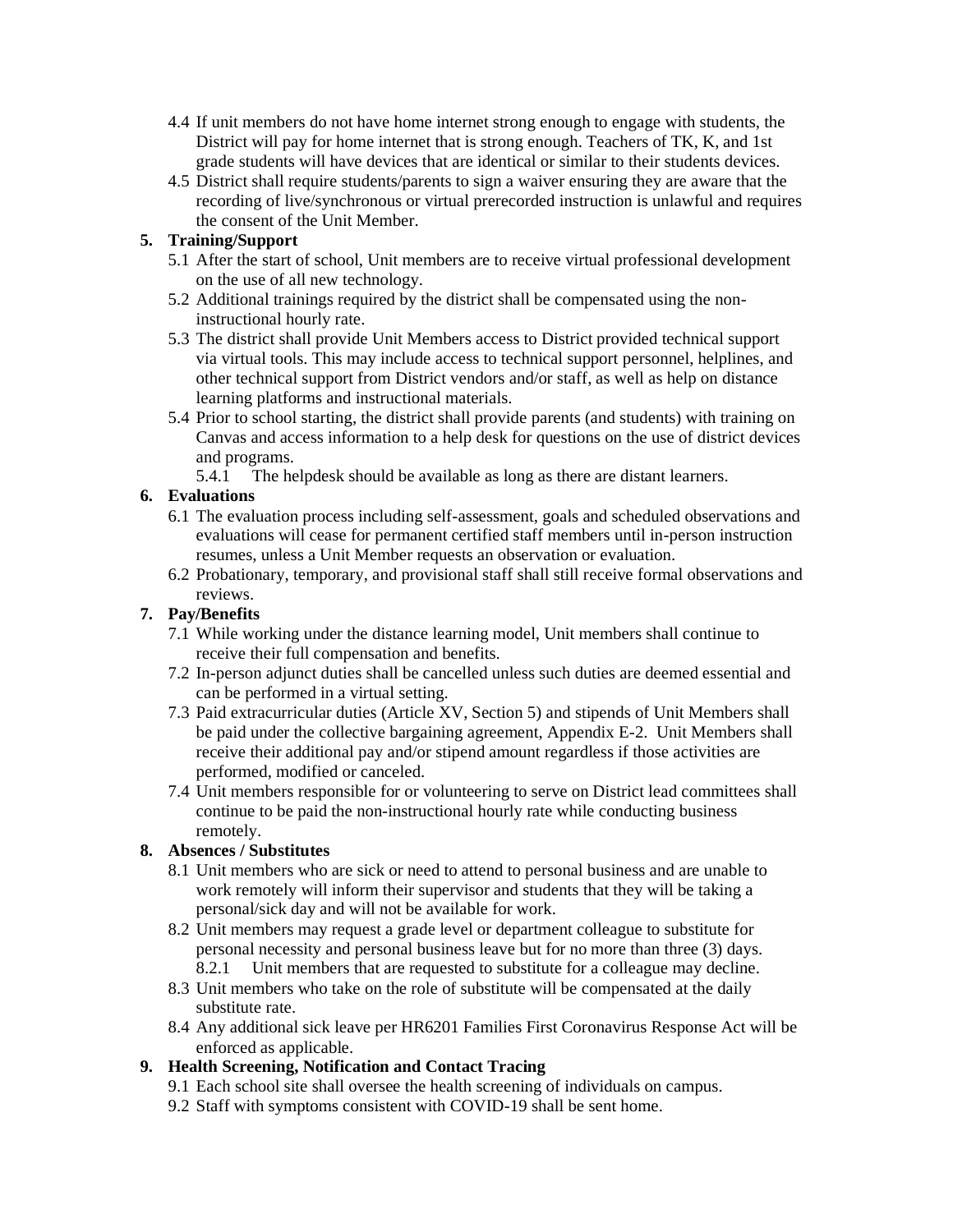- 9.3 If the District is notified that a District employee tested positive for COVID-19, the District shall initiate contact tracing procedures. All persons who may have come in contact with the infected individual shall be notified.
	- 9.3.1 It is understood that medical privacy rights under HIPAA, CMIA, and any other applicable medical privacy laws will be maintained in making this disclosure to the fullest extent possible.

# **10. Returning to School / Hybrid Learning**

- 10.1 If the District is able to provide a safe and healthy in-person learning environment both parties agree to collaborate on a safe return to on-campus instruction by mutually reviewing and developing this section.
- 10.2 Unit members shall be provided two (2) classroom preparation days prior to the start of on-campus instruction. These days shall be non-student days. They should have limited site meetings so that Unit members have adequate time to prepare their work space.
	- 10.2.1 Unit Members shall be clearly informed by district email regarding schedules and expectations (in-person/hybrid/combination) as soon as any decisions about reopening campus(es) occurs.
- 10.3 All schools will be cleaned and sanitized before staff or students return. Once school sites reopen the District will ensure that every classroom and office is cleaned and sanitized daily during the coronavirus outbreak.
- 10.4 Prior to TCUSD schools reopening, the District will at a minimum, provide hand sanitizer in all classrooms and access to hand sanitizer at each unit member workstation who does not have a traditional classroom. Hand sanitizer will also be placed in break and meal areas and in high traffic areas such as counselor offices, library, copy/supply room, computer labs, administrative offices.
- 10.5 Prior to TCUSD schools reopening, the District will ensure that all sinks (including those located in staff break rooms, all bathrooms, cafeterias/kitchens, classrooms, and janitorial closets) are functioning with water and kept stocked with soap and paper towels.
- 10.6 Unit members who may be exposed to the coronavirus are individually required by the District and/or a public health official to be quarantined and placed on paid leave for 10 days, which will not be deducted from the member's sick, personal or extended illness leave. Once the period of quarantine ends, the member shall be expected to either report to work or use approved sick, vacation, personal necessity or other leave.
- 10.7 Regardless of the District's ability to operate in-person learning, distance learning should continue to be available to students who are medically fragile, quarantining or don't want to return to campus.
- 10.8 Unit members who are at a higher risk for serious illness from coronavirus because of age (65 and older) or a serious long-term health problem (as verified by a doctor's note) are excused from reporting to work on site during the COVID-19 pandemic. They will be given a comparable paid remote assignment unless the Unit member over 65 chooses to return to an on-campus assignment.
- 10.9 Once back on campus, Emergency Paid Sick Leave on an intermittent basis to care for a child whose school or childcare is closed or unavailable "due to COVID-19," within the provisions of the Family First Coronavirus Response Act or its reauthorization.
- 10.10 Upon reopening, Unit members shall be provided two (2) classroom preparation days prior to students returning.
	- 10.10.1 Unit members will be notified by District-issued email accounts in the event of future school closures. Unit members will be given two additional two (2) work days, without students, to prepare content we return to distant learning.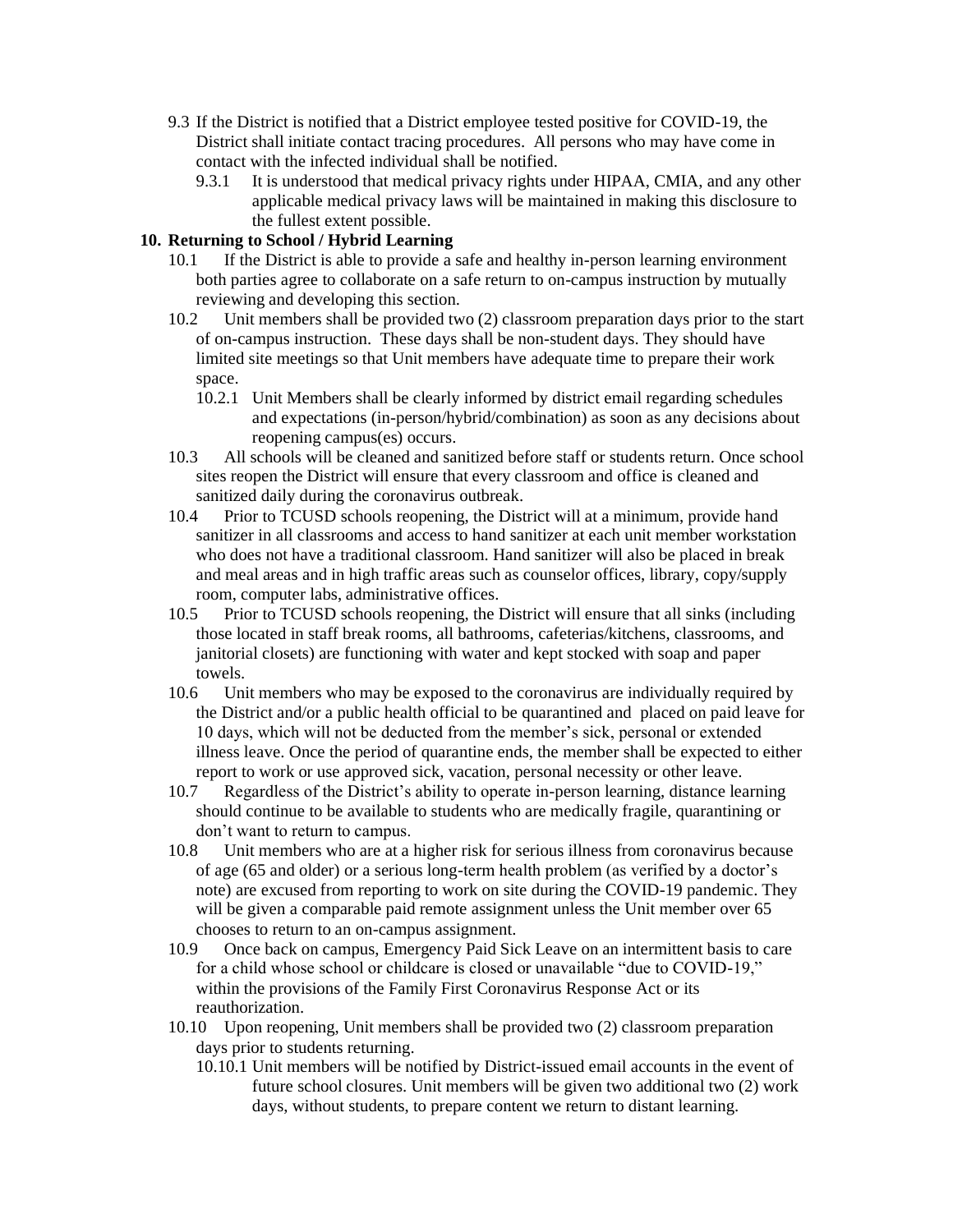The Association and TCUSD share joint interests in keeping communications open and working collaboratively for the benefit of students, staff and the District community. As events continue to unfold during the pandemic TCEA reserves the right to negotiate any additional impacts of the 2020-21 school year based on any new guidance or directives from any state or federal agency or should new circumstances arise.

This MOU shall expire in full without precedent on December 31, 2020 or when we return to sites unless modified by mutual written agreement of both parties.

# FOR THE ASSOCIATION:

| Date |
|------|
|      |
| Date |
|      |
| Date |
|      |
|      |
|      |
| Date |
|      |